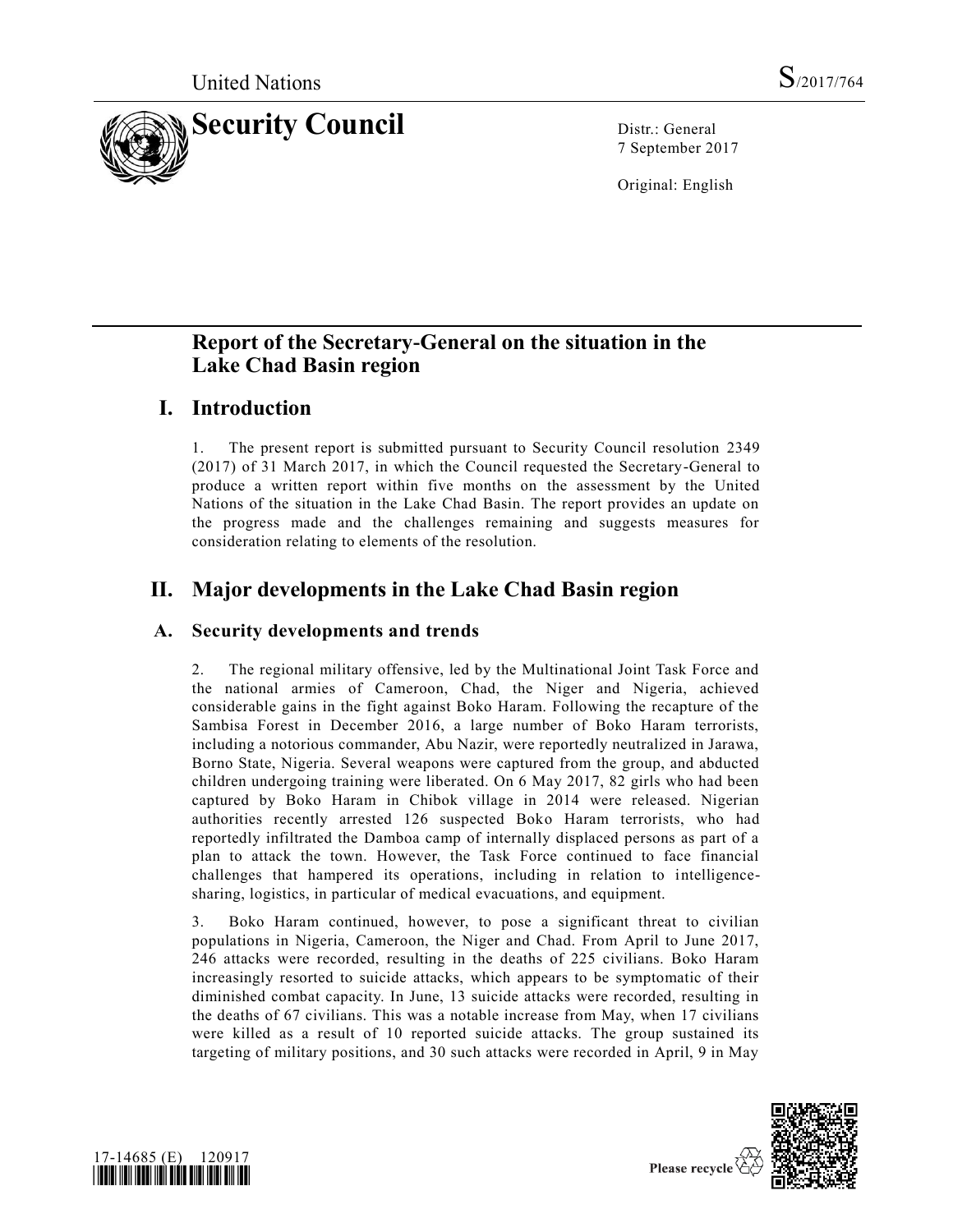and 12 in June. In addition, Boko Haram resorted to looting, raids and incursions into villages in search of basic goods in anticipation of the rainy season.

4. During the celebrations of Eid al-Fitr in June, Boko Haram staged multiple attacks in Maiduguri, Nigeria, and surrounding areas, including on 7 June, when at least 13 people were killed. On 24 July, suspected Boko Haram elements carried out suicide attacks in two internally displaced persons camps near Maiduguri, reportedly killing at least eight people. On 25 July, Boko Haram ambushed an oil exploration team in the Magumeri area of Borno State, reportedly killing more than 50 people.

5. In Cameroon, the Abu Musab al-Barnawi faction of Boko Haram continued its activities in the Far North region and, as a result of such attacks, the number of civilian fatalities more than doubled in May and June, from 11 to 24. On 2 June, the group announced its intention to attack Kousséri in order to free a number of its leaders held in detention, leading local authorities to transfer the detained persons to Maroua. The control of cross-border movements of population and goods between Nigeria and Chad remained extremely challenging. Boko Haram's armed incursions and multiple suicide attacks were conducted in villages away from areas of major military operations.

6. In the Niger, Boko Haram's activities were focused in the Diffa region. On 10 April, Boko Haram carried out a major attack against a security and defence force point close to Gueskerou, resulting in the deaths of 57 Boko Haram members and injuries to 13 troops and civilians. On 28 June, two suicide bombers attacked the Kabelawa camp for internally displaced persons, killing two camp residents. On 2 July, Boko Haram elements attacked Ngalewa, killing 9 civilians and kidnapping 37 persons, including 24 women and 13 children.

7. In Chad, attacks attributed to Boko Haram and military movements in the northern basin caused the displacement of close to 2,000 people, who fled their villages around Tchoukoutalia following the attack of 5 May in Kaiga Kindjiria. Recurrent waves of suicide attacks by suspected Boko Haram elements in northern Cameroon heightened concern about the potential for the group to carry out similar attacks further north, in N'Djamena, despite the deployment of additional forces by the Government.

8. From 27 July to 1 August, the Peace and Security Council of the African Union visited the countries of the Lake Chad Basin region, to collect more information on the operations of the Multinational Joint Task Force, the impact of the crisis and the humanitarian situation.

### **B. Humanitarian developments**

9. Some 10.7 million people across the Lake Chad Basin region currently need humanitarian assistance, including 8.5 million in Nigeria. Some 5.6 million children need life-saving assistance and 2.7 million children need psychosocial support.

10. Displacement dynamics across the region remained fluid and complex, and new displacements occurred alongside the return of internally displaced persons and refugees. The overall number of people displaced as a result of attacks by Boko Haram and military operations in the Lake Chad Basin has remained relatively stable over the past year and is estimated to be 2.4 million.

11. In north-eastern Nigeria, it is estimated that, since August 2015, more than 1 million internally displaced persons have returned to their local government areas. Many of them have not been able to return to their villages of origin, however, owing to insecurity, and remain instead in the capitals of their local government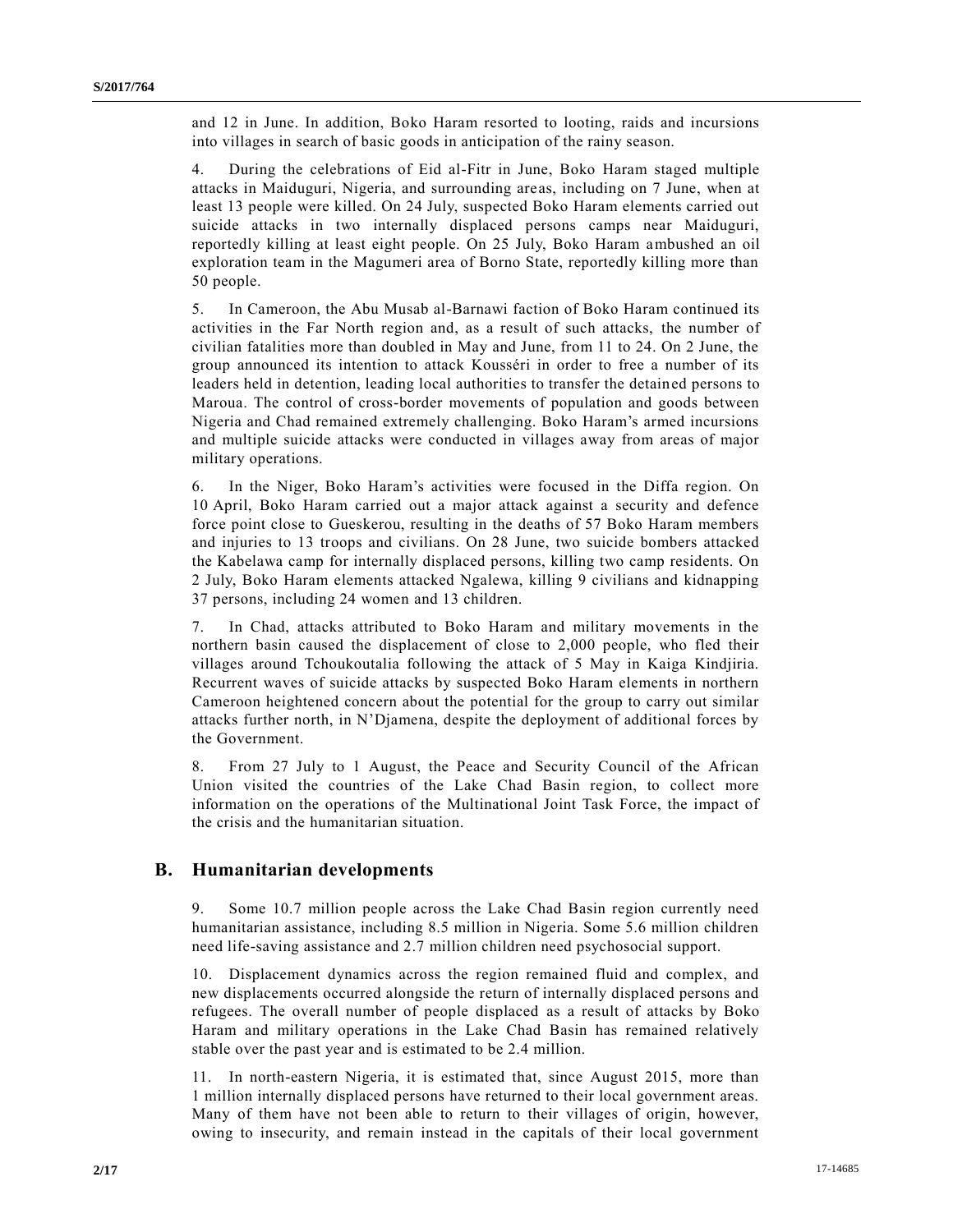areas, where they continue to require humanitarian assistance. Overall, 1.7 million people remain internally displaced in the three most affected north-eastern States (Adamawa, Borno and Yobe), and there has been a slight decrease of 78,000 internally displaced persons since January 2017.

12. While refugee returns from Cameroon to Nigeria increased from April to June, when some 13,000 refugees returned from Minawao camp in Cameroon primarily to Banki and Pulka in Nigeria, the number of internally displaced persons increased from 200,000 in March to 228,000 as at June. Between January and May, several thousand refugees reportedly returned from the Diffa region in the Niger to Damasak, Nigeria, although a large proportion of those "returns" were part of a pattern of frequent back-and-forth movements across the border. In Chad, overall displacement figures remained stable, but Boko Haram took advantage of the security vacuum left by troop redeployments and the logistical impediments of the rainy season to attack communities. More than 700 people were newly displaced in the Kaiga Kindjiria border area in May, following Boko Haram attacks.

13. Despite the signing, on 2 March, of a tripartite agreement between Cameroon, Nigeria and the Office of the United Nations High Commissioner for Refugees (UNHCR) to manage the voluntary return of refugees from Cameroon to Nigeria, approximately 4,300 forced returns have been registered so far in 2017. Although the number has significantly decreased in 2017, concerns remained, given that refugees were returning to dangerous locations where conditions do not yet exist to make returns safe and sustainable. Meanwhile, the tripartite commission that oversees the implementation of the tripartite agreement held its first meeting on 10 August.

14. What began as a protection crisis has developed into a large-scale food security and nutrition emergency that includes a credible risk of famine. Hundreds of thousands of farmers across the Lake Chad Basin have missed four consecutive planting seasons, and trade routes and markets have been closed. Across the region, some 7.2 million people are severely food insecure, and in north-eastern Nigeria the number increased from 4.7 million in May to 5.2 million in June. In Borno, Yobe and Adamawa States, Nigeria, an estimated 50,000 people are experiencing lifethreatening, famine-like conditions. The large majority of internally displaced persons in Cameroon, Chad and the Niger live in areas affected by serious food insecurity. One in three people, or almost 1.5 million people, in the Far North region of Cameroon are food insecure at crisis and emergency levels.

15. Across the Lake Chad Basin, some 515,000 children are expected to suffer from severe acute malnutrition in 2017, most of them (approximately 450,000) in north-eastern Nigeria. Meanwhile, there is a high risk of disease outbreaks, given the limited health infrastructure. In north-eastern Nigeria, an estimated 201 health centres (about 40 per cent of health facilities) were destroyed by conflict. In the Diffa region of the Niger, an outbreak of hepatitis E affected more than 1,100 people and killed at least 36 in 2017, and more than half the population does not have access to health-care services or potable water.

16. Despite operational gains by humanitarian agencies in providing assistance in hard-to-reach locations, access continued to be challenging in some areas, particularly in Nigeria. In north-eastern Nigeria, along the border with Cameroon and Chad in particular, many people remained beyond the reach of aid workers owing to continued Boko Haram attacks and military operations. Humanitarian agencies have made progress in tackling access challenges through cross-border operations, logistical enhancements, the establishment of joint infrastructure and strengthened civil-military coordination. A cross-border operation has been put in place from Cameroon to Nigeria, involving biweekly convoys to deliver assistance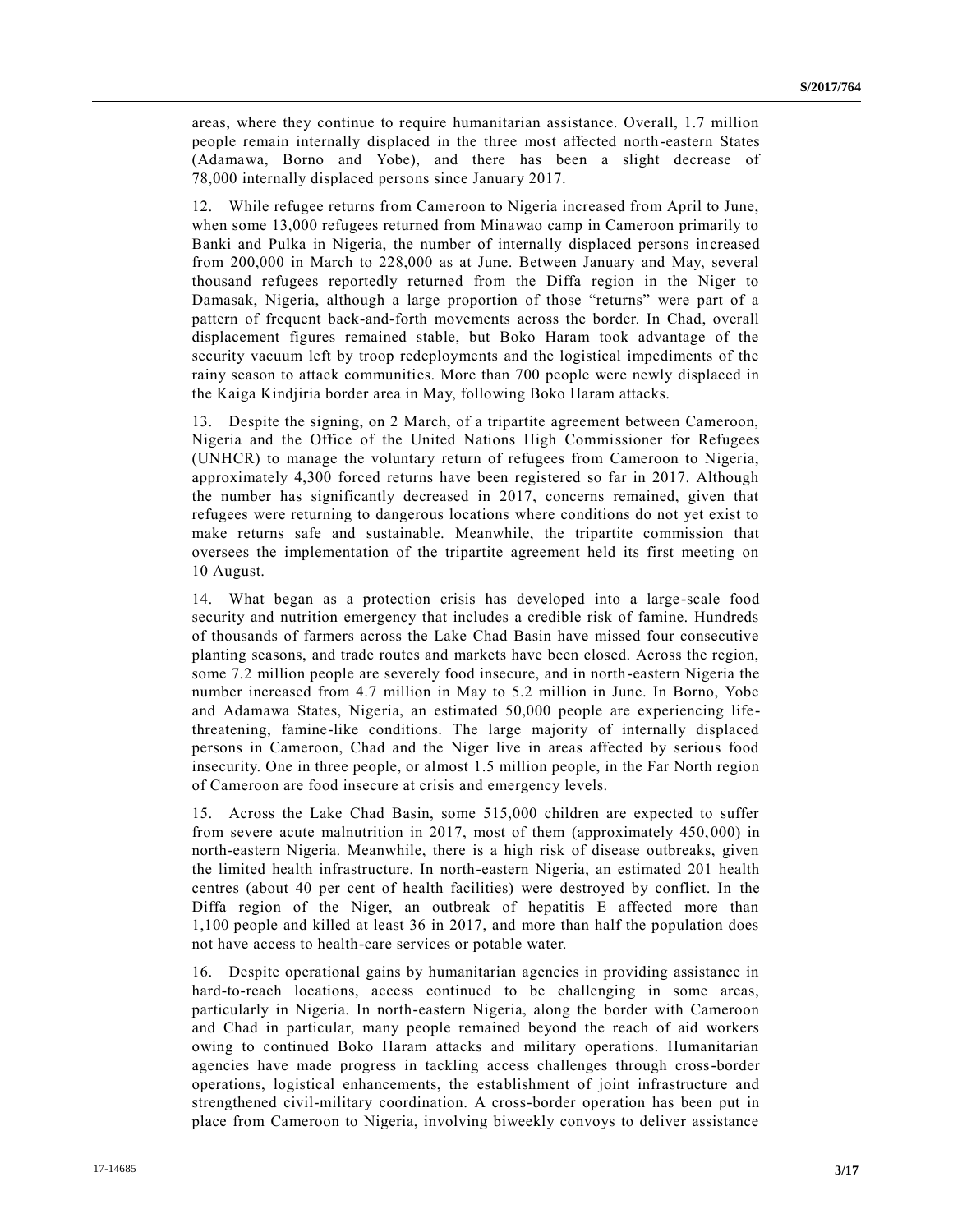to people in Banki, Gambaru and Ngala. In the Niger, recent military operations resulted in access restrictions to areas such as Yebi and Dewa. In Nigeria, some progress is being made in establishing humanitarian hubs, which, it is expected, will limit the need for road travel and enable a more permanent humanitarian presence in remote areas. Three helicopters operated by the United Nations Humanitarian Air Service in north-eastern Nigeria carried more than 2,200 passengers in the first five months of 2017, and multiple fixed-wing aircraft across the region served as vital enablers of humanitarian operations.

17. The Governments of the affected countries have made significant efforts to respond to the needs of the people and partner with the humanitarian community. For example, the Government of the Niger contributed \$4.4 million to the country's humanitarian appeal for 2017 and remained one of the few Governments in the world to support its own country's appeal in such a manner. The Governments of Cameroon and Chad have shown great generosity by hosting refugee populations that are among the largest in Africa. The Government of Nigeria responded to shortfalls in funding for international humanitarian agencies by pledging \$1 billion at the Oslo Humanitarian Conference on Nigeria and the Lake Chad Region, held in February, and launching a new food assistance initiative with the aim of delivering 30,000 tons of cereals to affected populations in the north-east, in coordination with humanitarian agencies.

18. Despite the generous contributions of national authorities and donors, humanitarian funding for the Lake Chad Basin remained inadequate. The combined regional humanitarian appeal for 2017, which requests \$1.5 billion, was 30.9 per cent funded as at the end of June, when \$465 million had been received. As at the end of June, 84 per cent of the \$458 million in pledges made at the Oslo Humanitarian Conference had been committed or contributed.

#### **C. Human rights situation**

19. The activities of Boko Haram and the responses by the security forces of the affected countries had an impact on the enjoyment of fundamental rights and freedoms by the people living in affected areas.

20. Boko Haram increasingly resorted to suicide attacks, often carried out by young women and girls who had been forcibly recruited. It has attacked public places, schools, markets, internally displaced persons and refugee camps, and private homes, and has looted property, especially cattle. Insecurity remained a serious challenge, especially in recently recaptured areas, while the attendant restriction on freedom of movement is one of the reasons for food insecurity, as people in affected areas are often unable to farm.

21. United Nations entities received numerous allegations of serious human rights violations committed in the context of counter-terrorism operations led by the Multinational Joint Task Force or national security forces. These include extrajudicial killings, lack of protection of civilians, torture and ill-treatment, arbitrary and unlawful arrests and detention, prolonged pretrial detention, enforced disappearances and extortion. The lack of due process further raised broad human rights concerns.

22. Community-based local vigilante groups in Cameroon and Nigeria were reportedly responsible for human rights abuses, including killings and the recruitment and use of children in combat operations and in support functions. Concerns were raised about the rule of law and the possibility that affected communities were taking justice into their own hands.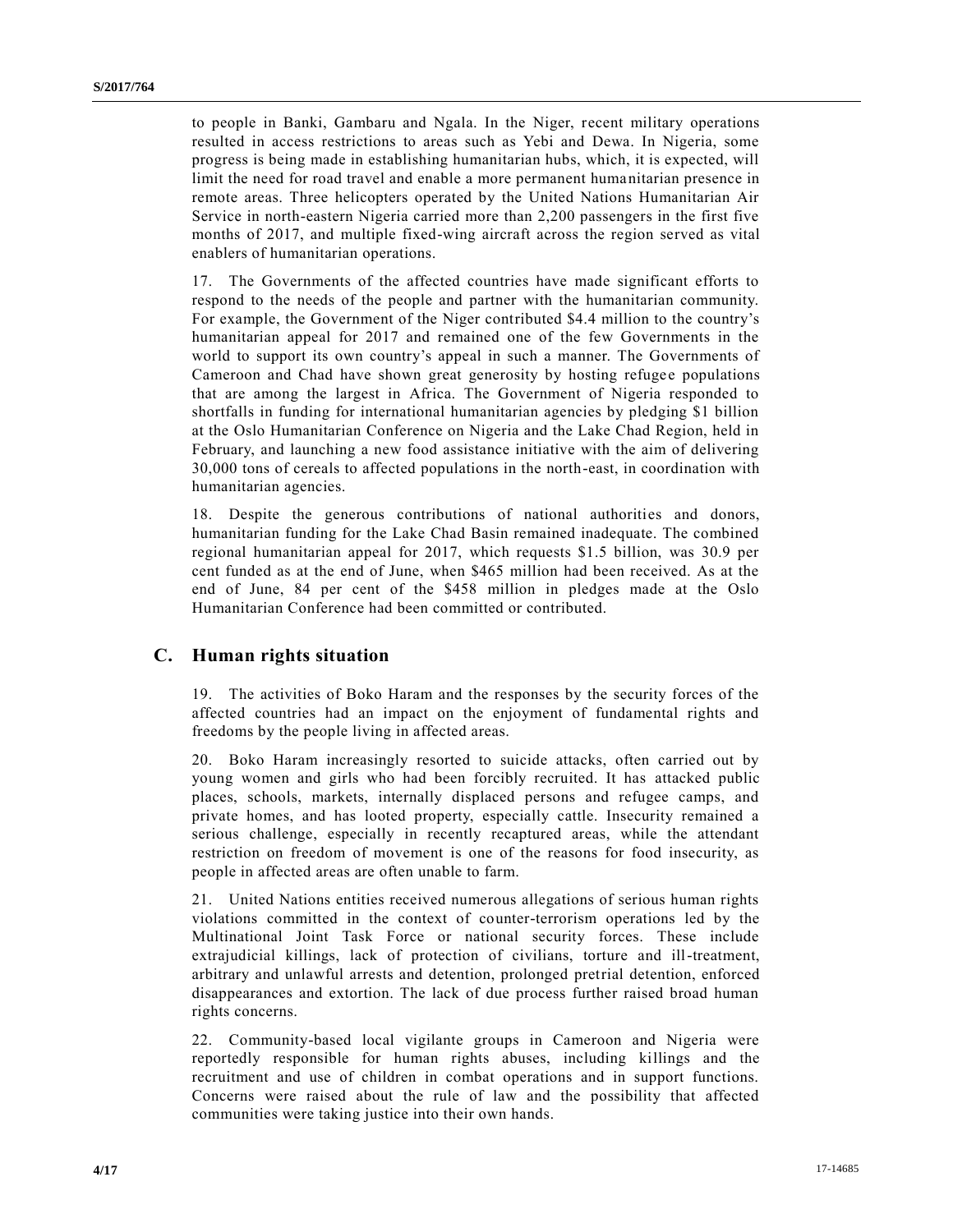23. On 9 May, Chad, Mali and the Niger signed a tripartite convention to strengthen judicial cooperation, enabling the three countries to arrest, prosecute and convict each other's nationals. On 4 August, the Vice-President of Nigeria, Yemi Osinbajo, announced the establishment of a seven-member judicial commission to review the compliance of the Nigerian armed forces with their human rights obligations and the rules of engagement in local conflict and insurgency situations.

#### **Child protection**

24. United Nations entities documented the recruitment and use by Boko Haram of 673 children, including 182 girls, in the first half of 2017. Most of the children were recruited before 2017. From January to June, United Nations entities verified the killing and maiming of 528 children, including the killing of 67 children (47 girls, 19 boys and 1 whose sex is unknown) who were used by Boko Haram to carry out suicide attacks. A total of 76 children, including 44 girls, were used in suicide attacks in north-eastern Nigeria (66) and the Far North region of Cameroon (10). In addition, 104 child casualties were verified in the Far North region of Cameroon during the same period. While the actual figures are likely to be significantly higher, United Nations entities documented 20 incidents of rape and other forms of sexual violence by Boko Haram, affecting 65 girls aged from 7 to 18, and the abduction of 86 children, including 40 girls, in Nigeria. A more detailed account of the impact of armed conflict on children in Nigeria until December 2016 is given in the report of the Secretary-General on children and armed conflict in Nigeria [\(S/2017/304\)](https://undocs.org/S/2017/304).

25. Concerns arose about the detention of children during counter-terrorism responses of the security forces of the affected countries. Children were detained in poor conditions on account of their or their parents' alleged association with Boko Haram, in contravention of international child protection standards. In Cameroon, six boys aged from 15 to 17 were detained at the Garoua and Maroua central prisons. In the Niger, 21 boys, including 4 Nigerians, were detained at the Niamey juvenile detention centre, while 20 others were awaiting age determination in another detention facility. Another 33, including 4 girls, who surrendered, were kept at a reinsertion programme in the Diffa region. In Nigeria, at least 493 children, including 198 girls, were held in Giwa military barracks. A total of 23 children were verified as having been recruited and used by the Civilian Joint Task Force in support and camp security functions in Borno State, Nigeria, in the first half of 2017.

26. The Nigerian army continued to use schools and hospitals for military purposes, including when classes were ongoing, resulting in the relocation of 3,283 children in Yobe State. The Nigerian military manages at least 14 internally displaced persons camps, mostly in northern Borno State. The militarization of the camps has increased the risks of sexual exploitation and abuse, and there have been several reports of sexual abuse by soldiers and other personnel. In the Diffa region of the Niger, Boko Haram attacked and looted five local health centres and allegedly looted two primary schools. In June, the group attacked a health centre in the Far North region of Cameroon and killed a nurse.

#### **Gender**

27. Boko Haram abducted thousands of women and girls and subjected them to sexual violence, including sexual slavery, forced marriage and forced pregnancy. It also continued to subject women and girls to physical and psychological abuse, forced labour and forced participation in military operations, and to deprive abductees of food and water, causing some women and girls to starve themselves to feed their babies.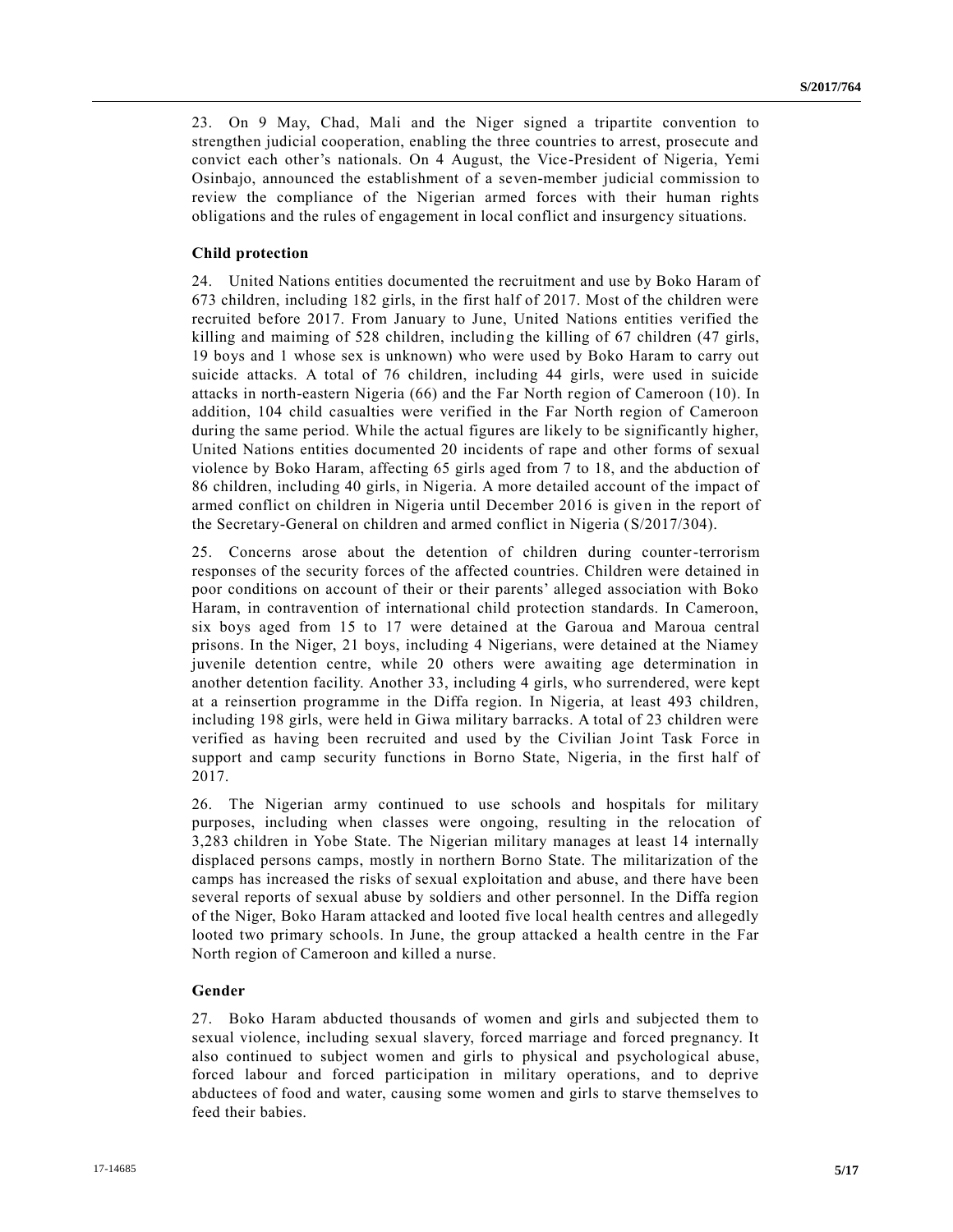28. In Chad, the number of reported cases of gender-based violence increased from 67 in March to 176 in April, and internally displaced persons constituted 91 per cent of victims. In Cameroon, the crisis reportedly led to an increase in cases of early marriage of minor girls among impoverished populations, particularly refugees. Displaced women and girls continued to face a high risk of sexual and gender-based violence and to have limited access to basic services, forcing them to exchange sex for food and other essential supplies. In the past year, United Nations entities documented 43 cases of sexual violence allegedly perpetrated by security guards, army officers, camp officials, members of the Civilian Joint Task Force and vigilante groups in Nigeria. The actual numbers of victims may be signific antly higher. Cases of sexual exploitation and abuse by national and international military forces were regularly reported, and the majority of allegations originated from the areas immediately surrounding Multinational Joint Task Force bases. However, ver y few official complaints were filed owing to a lack of information and confidence in the judicial system, among other things. The United Nations continue to advocate for the Multinational Joint Task Force to put forward a strategy to prevent sexual exploitation and abuse, including by recruiting a dedicated gender adviser within its civilian component.

### **D. Socioeconomic situation**

29. The conflict in the Lake Chad Basin continued to exacerbate the already limited access to basic services, farmlands, markets and other sources of livelihoods, leading to insecurity of lives and property, high unemployment rates and low economic participation. For many, the conflict has resulted in the loss of housing, livelihoods and productive assets, including farmlands and business networks, as well as education for vulnerable young people. Meanwhile, the heavy financial investment in the regional military fight against Boko Haram by countries in the Lake Chad Basin region has resulted in the diversion of much of their national budgets away from providing basic social services and towards addressing insecurity.

30. The crisis affected access to education in Nigeria, where an estimated 2,000 school facilities have been destroyed, 1,500 schools have been closed for more than two years and 952,029 school-aged children have no access to education. The crisis also resulted in massive destruction of basic infrastructure, health and educational facilities, commercial buildings, private houses and agricultural assets. In north-eastern Nigeria alone, the total damage is estimated at \$8.93 billion, and 79 per cent of the losses are attributed to the agriculture and private housing sectors.

31. In the Far North region of Cameroon, which suffers from the highest rate of poverty in the country, chronic food deficit and acute malnutrition, as well as the lowest level of education, cereal production decreased by about 25 per cent in 2017 compared with the 2016 harvest season. Boko Haram-related violence led to the closure of schools and shops and disrupted markets and the livestock trade. The partial reopening of the border with Nigeria restored some small-scale trade with limited cross-border flows in certain areas. The rainy season and bad road conditions were expected to further reduce cross-border exchanges. Access to arable land for the displaced population remained an issue, and most of the displaced families had no option other than to return to their villages. The crisis also reduced the possibilities for transhumance routes and pasture zones for cattle, leading many livestock breeders to sell their cattle.

32. In the Niger, the security conditions continued to impede growth in the non-oil economy. The crisis and the restrictions imposed by the Government since February 2015 negatively affected the agricultural sector in the Diffa region, leading to a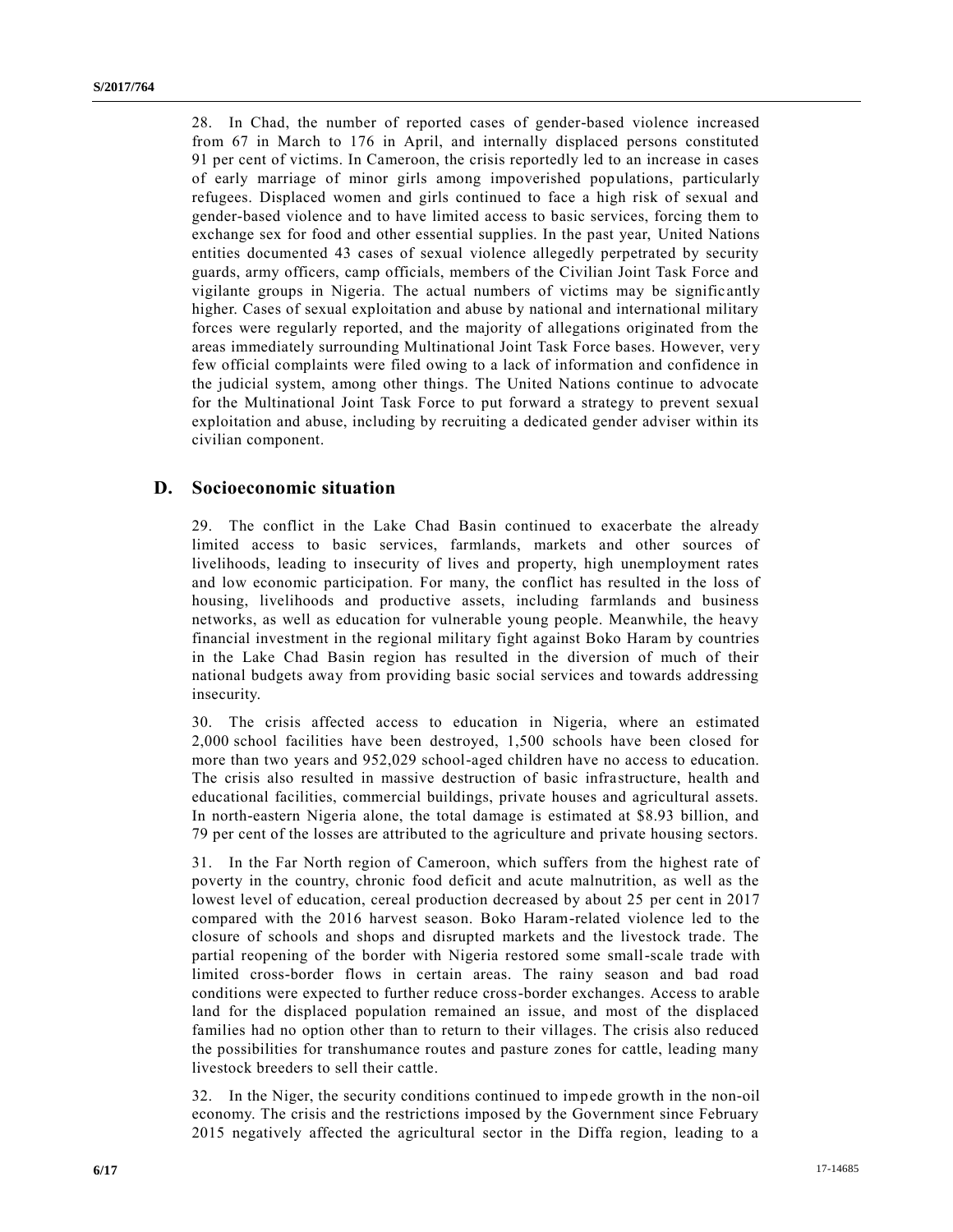significant drop in production from fisheries and irrigated cultivated areas around Lake Chad and along the Komadougou River. This also resulted in fewer opportunities for income-generating activities for young people.

33. In Chad, the budget crisis continued to limit government resources for addressing socioeconomic issues, leading to social unrest. The Government appealed for more international assistance as compensation for the costly military readiness and regional interventions being shouldered by the country. At a meeting with development partners on 24 May, the President, Idriss Deby Itno, stated that Chad had spent more than CFAF 250 billion (approximately \$437.2 million) on defence and security and more than CFAF 40 billion on humanitarian aid.

## **III. United Nations response**

## **A. Enhancing United Nations coherence and coordination in the subregion**

#### **United Nations strategy in response to the Lake Chad Basin crisis**

34. In response to the crisis in the Lake Chad Basin region, the United Nations has put in place the Inter-Agency Task Force on Boko Haram, co-chaired by the Department of Political Affairs and the United Nations Development Programme (UNDP). This system-wide strategic coordination mechanism includes 18 United Nations entities at Headquarters and at the regional and country levels, as appropriate, as well as the United Nations Resident Coordinators of the four affected countries, on behalf of the United Nations country teams. The Task Force adopted a seven-pillar strategy, which was updated in April.

35. The Task Force also carried out capacity-mapping of the financial and human resources gaps at the level of the United Nations country teams. The results of the exercise are currently being validated and will be used to develop a regional strategy for integrated fundraising.

#### **Operational coordination**

36. The country-specific coordination of United Nations activities in response to the Lake Chad Basis crisis is undertaken by the Resident Coordinators and the United Nations country teams, in close consultation with national authorities, guided by their respective United Nations Development Assistance Frameworks.

37. The operational humanitarian response to the Boko Haram crisis is undertaken by United Nations agencies, funds and programmes, in partnership with non-governmental organizations, and coordinated through the Inter-Agency Standing Committee on Post-War and Disaster Reconstruction and Rehabilitation. Working in support of the Government of each affected country, the humanitarian country team serves as a key body for policy- and decision-making, with specialized sector or cluster working groups, as well as an inter-sector or cluster working group, ensuring coordination at the technical level. Coordination and information-sharing also takes place at the regional level, among the respective Humanitarian Coordinators, resulting in the production of the "2017 humanitarian needs and requirements overview" for the Lake Chad Basin.

#### **Coordination with partners**

38. The co-hosts of the Oslo Humanitarian Conference, namely, Germany, Nigeria, Norway and the United Nations, together with Cameroon, Chad and the Niger, agreed to form a consultative group on prevention and stabilization to address some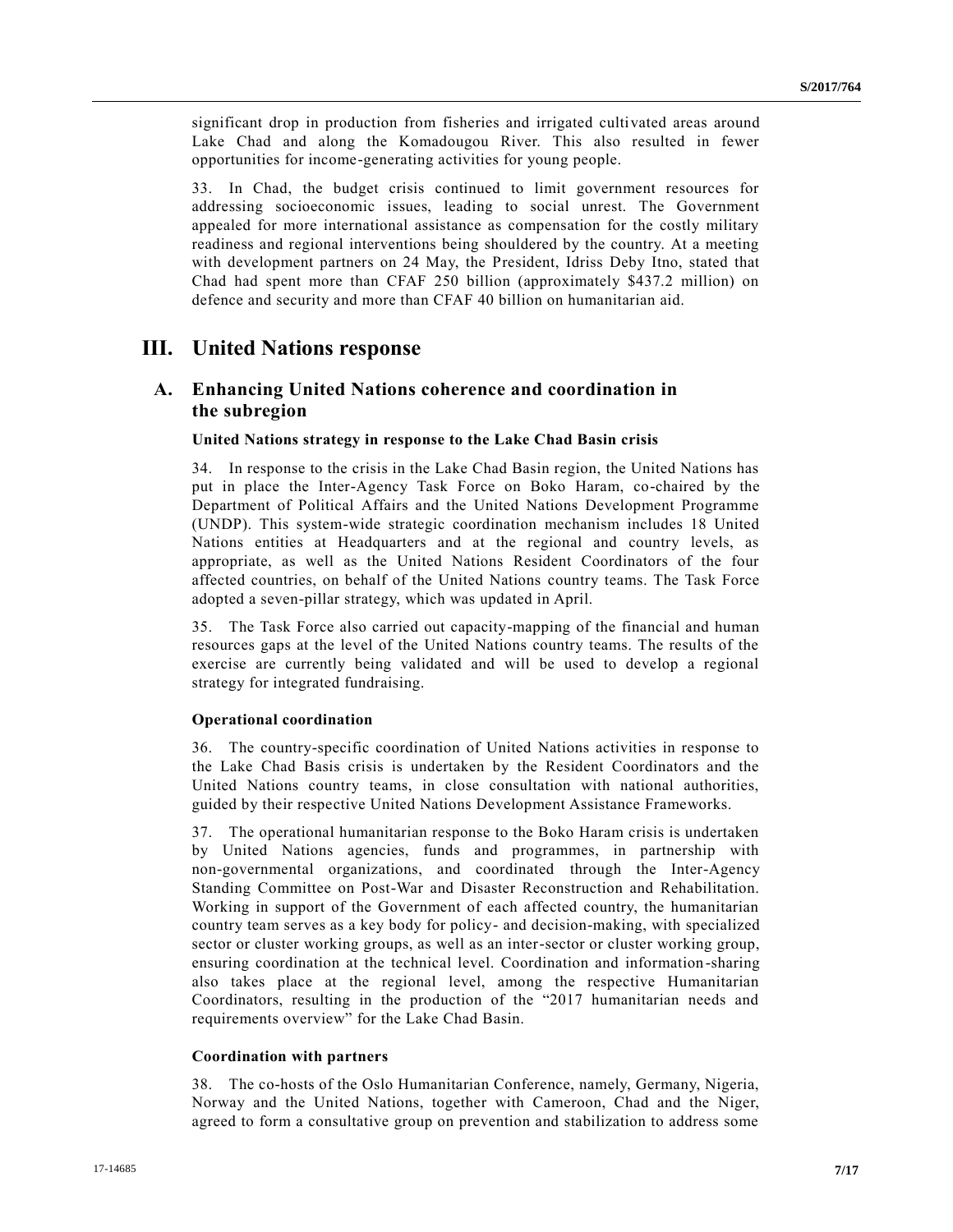of the root causes of the crisis in the Lake Chad Basin region beyond immediate humanitarian assistance. The first meeting of the group is scheduled for 6 September.

39. A regional stabilization conference organized by the Lake Chad Basin Commission, with the support of the African Union, is planned for 3 to 5 October in N'Djamena. It will be the first of three such conferences and is expected to support the development of a regional stabilization strategy for the areas affected by Boko Haram.

### **B. United Nations support to national and subregional efforts**

#### **Political engagement**

40. Senior United Nations officials continued to advocate increased support to the countries of the Lake Chad Basin at all meetings with regional and international leaders.

41. On 31 May, the Special Representative of the Secretary-General for Central Africa, François Louncény Fall, met with the Minister for Foreign Affairs of Cameroon in Yaoundé. The Minister underlined the need to provide development assistance to the Far North region. The Special Representative noted that the United Nations Regional Office for Central Africa (UNOCA) would assist with developing projects, with a strong emphasis on supporting women and young people, in coordination with the Peacebuilding Fund. Earlier in May, two teams from UNOCA travelled to Chad and Cameroon to assess the impact of Boko Haram on the population, especially women and children. UNOCA is also planning a joint visit with the Economic Community of Central African States to Boko Haram-affected countries.

42. As previously reported, the Special Representative of the Secretary-General for West Africa and the Sahel visited Nigeria from 26 to 28 April [\(S/2017/563\)](https://undocs.org/S/2017/563). He also visited the Niger from 28 to 30 May. During his meetings with the authorities, the issues of deradicalizing and reintegrating former Boko Haram fighters and addressing the root causes of the crisis were discussed. While participating in the second regional conversation on investing in peace and the prevention of violence, including violent extremism, in the Sahel-Sahara, held in N'Djamena on 31 May and 1 June, the Special Representative met with the Executive Secretary of the Lake Chad Basin Commission. They discussed the implementation of the Lake Chad Development and Climate Resilience Action Plan, including progress with regard to the envisaged water transfer from the Congo Basin to Lake Chad.

43. On 18 April and 19 July, a representative of the United Nations Office to the African Union delivered statements on behalf of the United Nations at the meetings of the African Union Peace and Security Council on the activities of the Multinational Joint Task Force, and underlined concerns regarding the humanitarian and human rights aspects of the crisis. The representative also reiterated the technical support the United Nations provides to the Task Force through the African Union Commission, and called for enhanced cooperation between the African Union and the Lake Chad Basin countries. The United Nations Office to the African Union called for continuing donor support to the Task Force and for the region to address the humanitarian situation.

44. The Special Representative of the Secretary-General for Children and Armed Conflict continued to call on officials of the Government of Nigeria to release the children held in detention for their alleged association with Boko Haram and to support the finalization of an action plan to end child recruitment and use by the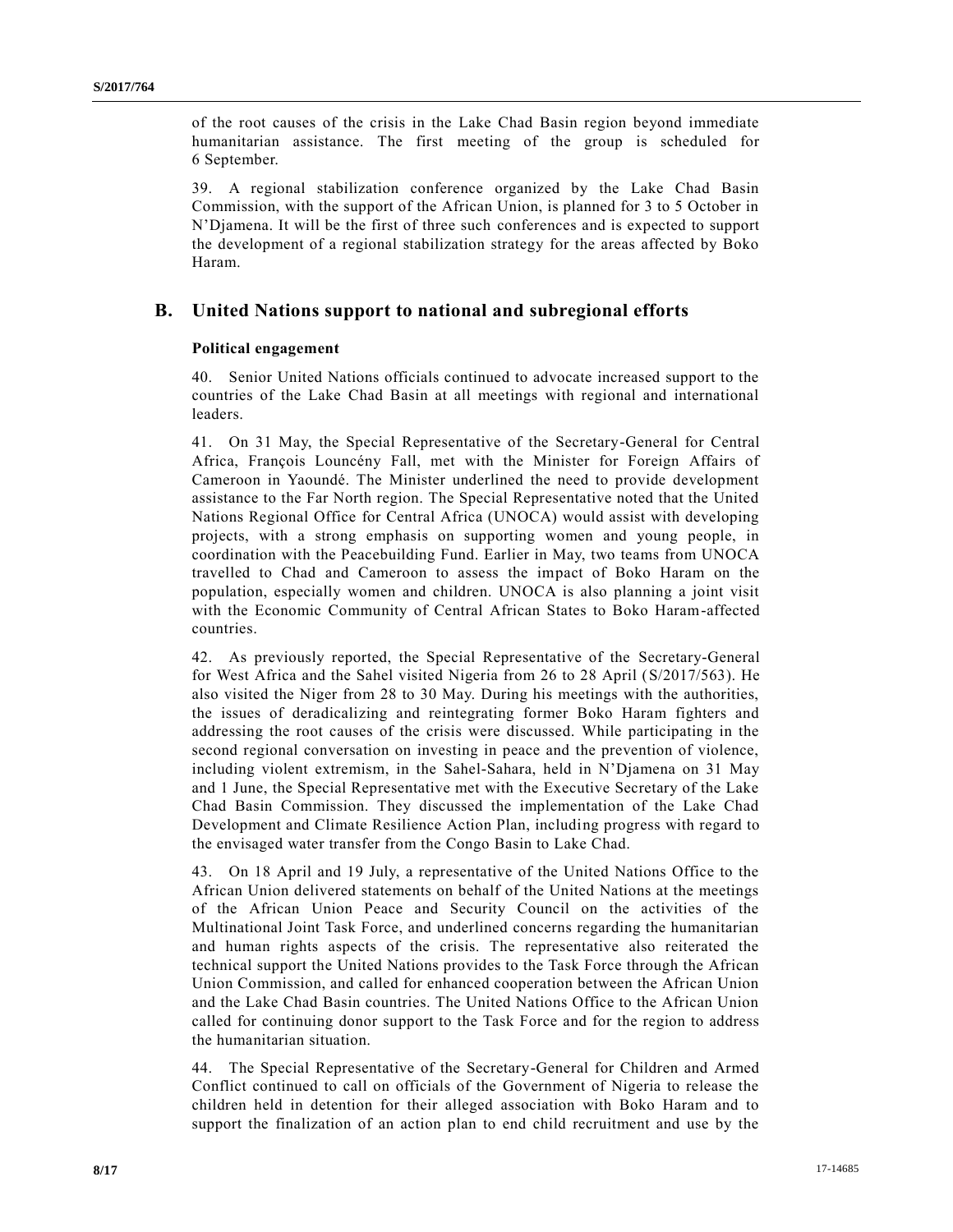Civilian Joint Task Force. Her office provided support to the discussions led by the United Nations Children's Fund on the adoption of a protocol for the handover of children associated with Boko Haram to child protection actors in Cameroon.

45. On 18 and 19 July, the United Nations Assistant High Commissioner for Refugees for Protection travelled to Cameroon, where he raised concerns about the forced return or removal of refugees from Cameroon and the non-admission and rejection of new asylum seekers at the border. The Cameroonian authorities gave assurances that international law would be respected, including the principles of voluntariness, safety and dignity in the context of return, and that Cameroon would continue to provide safety to people in need.

46. From 19 to 27 July, the Deputy Secretary-General and the Special Envoy of the Chairperson of the African Union Commission on Women, Peace and Security, accompanied by the Executive Director of the United Nations Entity for Gender Equality and the Empowerment of Women and the Special Representative of the Secretary-General on Sexual Violence in Conflict led a mission to Nigeria and the Democratic Republic of the Congo which focused on women, peace and security and development. In Nigeria, the mission highlighted the impact of the crisis on women in the north-east of the country. On 8 August, the Deputy Secretary-General discussed the fight against Boko Haram with the Director of the Cabinet of the Prime Minister of Cameroon in New York. On 10 August, she briefed the Security Council on the outcome of the mission.

#### **Humanitarian response**

47. Despite limitations in funding, access and security, humanitarian actors made progress in expanding the humanitarian response in what remains a challengin g operating environment. As part of their scale-up, humanitarian agencies activated internal emergency arrangements and continued to deploy more staff, reaching 650 international and 1,500 national staff as of July in north-eastern Nigeria, up from fewer than 100 international staff one year previously.

48. In north-eastern Nigeria, some 2.3 million people have been reached with food assistance and almost 2 million people with health care to date in 2017. More than 700,000 people were provided with safe water; 57,000 children with severe acute malnutrition were admitted for treatment; and more than 4 million children were vaccinated for measles.

49. In the Diffa region of the Niger, 316,500 people received food support in April and May and 282,000 people received water, sanitation and hygiene assistance in May. Since the beginning of 2017, 6,370 children with severe acute malnutrition have been admitted for treatment, 157,000 people have received shelter and 98,000 people have received non-food items. Some 261 schools were relocated to safer areas, making it possible to provide emergency education support to 45,000 school-aged children by June and psychological support to 18,500 children by May.

50. In Chad, some 116,000 displaced persons and vulnerable host communities have received food assistance each month so far in 2017. Between January and May, some 8,300 children suffering from severe acute malnutrition received treatment from partners in the Lac region and more than 71,000 conflict-affected people were provided with potable water and basic sanitation facilities.

51. In Cameroon, food assistance was provided to 200,000 people in the most affected areas of the Far North region. In addition, fortified and nutritious foods were provided to more than 100,000 young children on a monthly basis to treat and prevent malnutrition. Over 57,000 people were provided with access to fresh water and 5,600 with sanitation support.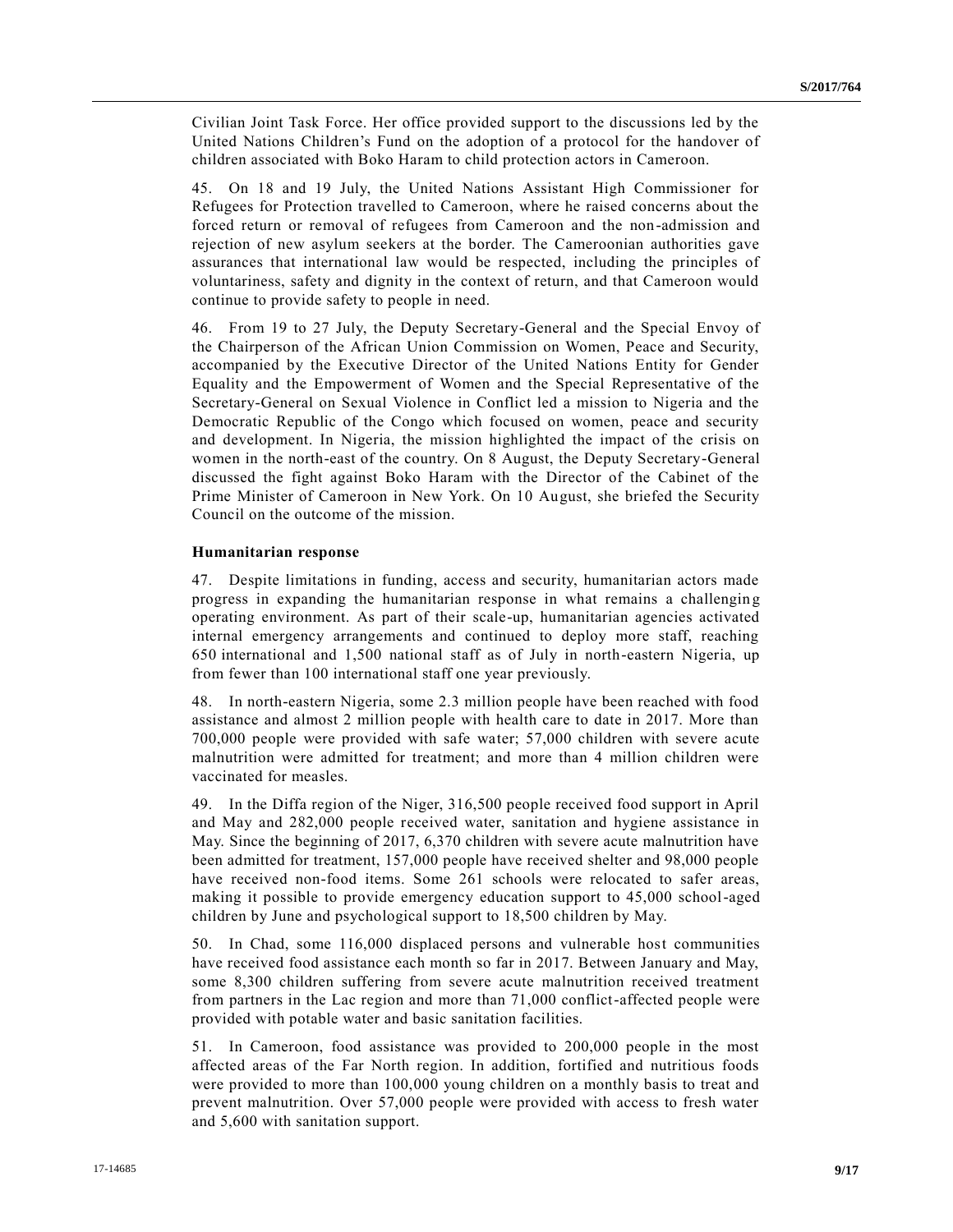52. Across the region, civil-military coordination with the Multinational Joint Task Force and national armies was strengthened. A bimonthly civil-military coordination forum was established in N'Djamena to facilitate interaction between humanitarian actors and the Task Force at the strategic level. Participants in the forum have tackled questions around security, humanitarian access and the protection of civilians. In north-eastern Nigeria, civil-military coordination was taking place between the Nigerian military and the Task Force through information sharing on planned humanitarian missions, capacity development in the area of international humanitarian law and protection, and the organization of armed escorts as a last resort. A civil-military coordination action plan for 2017 and 2018 was developed and presented for endorsement by the operational humanitarian country team, while guidelines on the use of armed escorts and on civil-military interaction were being developed. Liaison continued with the Nigerian armed forces regarding the establishment of humanitarian hubs outside Maiduguri to ensure adequate security for humanitarian workers. There was a particular need for greater investment in the training of military personnel in areas such as international humanitarian law and humanitarian principles. Civil-military coordination was also ensured with the national armies in Chad, Cameroon and the Niger.

53. The Department of Safety and Security established a security information and operation centre in Maiduguri to track reported incidents and field movement by humanitarian workers. A security analyst was also recruited to deploy to Maiduguri to implement a regional security information fusion strategy. The Department introduced the "Safe and secure approaches to field environments" programme, with the support of United Nations agencies.

54. Gender considerations and programming were mainstreamed in the response across the four countries, as reflected in the collection of gender-disaggregated data, gender-sensitive programming and consultation. In Nigeria, partners developed referral pathways and standard operating procedures for the response to genderbased violence. Of the referrals and incidents reported for gender-based violence case management, an estimated 80 per cent were reportedly possible thanks to the implementation of those mechanisms.

55. Following the issuance in February of the Secretary-General's call for action to prevent famine, important steps are being taken to implement the new way of working in Nigeria. The United Nations country team in Nigeria is working on a strategy for returns and durable solutions, involving both humanitarian and development partners. The objective is to support solutions for the voluntary return, local integration or resettlement of displaced persons, while contributing to the resilience of conflict-affected communities in north-eastern Nigeria.

56. Since 2014, the Central Emergency Response Fund has provided nearly \$147 million for humanitarian assistance to conflict-affected people and those affected by the deepening food crisis, including \$46 million in 2017. Of that amount, \$22 million was allocated to Nigeria in February to provide assistance in newly accessible areas and to address the risk of famine.

57. Owing to a lack of funding, humanitarian agencies were unable to sustain and further expand their scale-up. In June, the World Food Programme was forced to cut emergency food aid for 400,000 people, going from 1.8 million to 1.4 million beneficiaries, in north-eastern Nigeria, at the same time as the lean season was driving up food prices, depleting the meagre resources of millions of affected people and intensifying hunger. Other agencies and sectors are similarly underfunded across the region.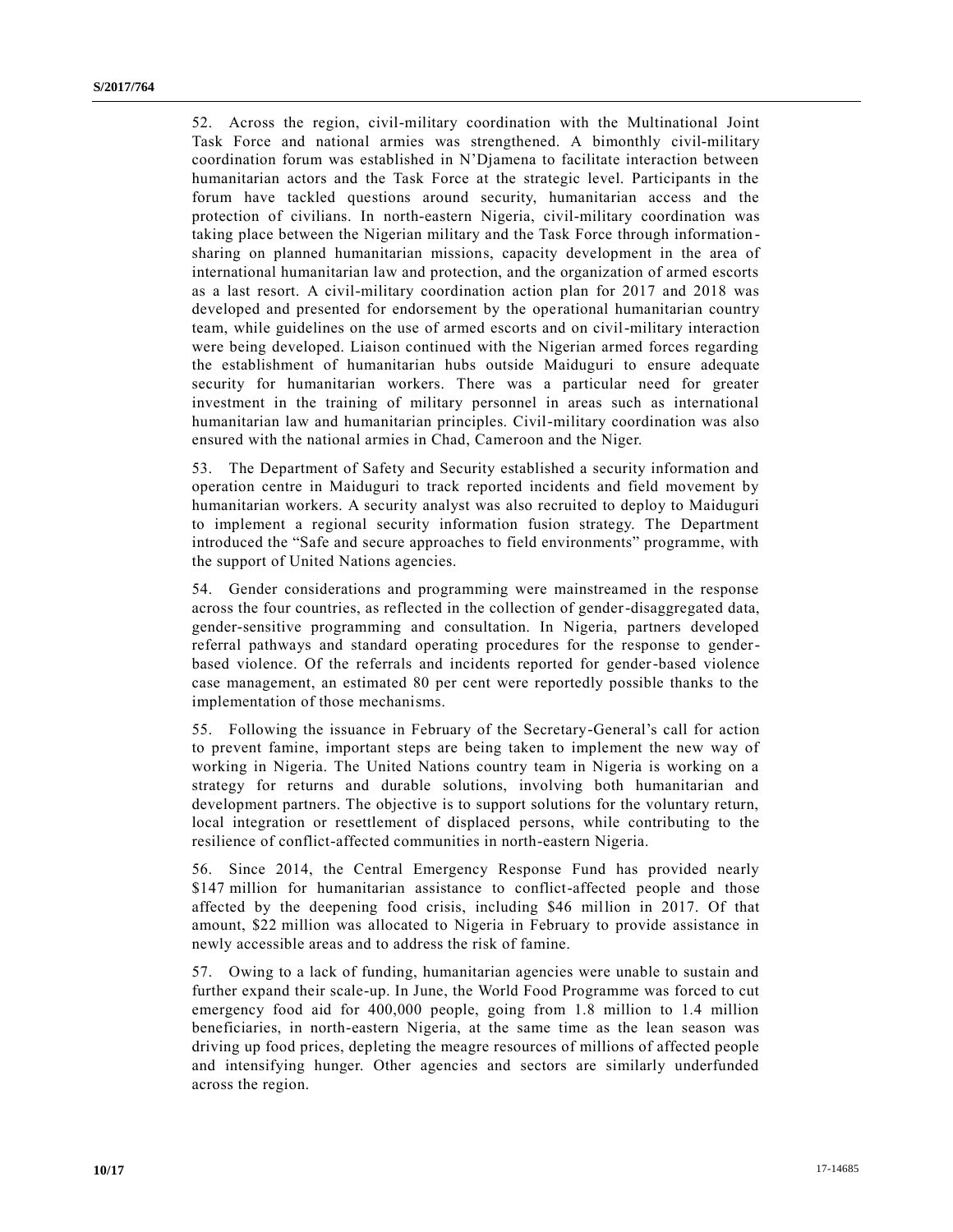#### **Protection of civilians, protection and promotion of human rights and children and armed conflict**

58. United Nations human rights support to national and subregional efforts focused primarily on capacity-building and advocacy. In Cameroon, the Subregional Centre for Human Rights and Democracy in Central Africa worked to strengthen the capacity of law enforcement officers and security forces in the Far North region to protect human rights, particularly during arrests, detention and operations. Discussions with protection actors enabled the security forces to gain a better understanding of the protection needs of refugees and internally displaced persons. The Centre trained local human rights organizations in the monitoring and reporting of human rights violations in the context of terrorism, enabling the organizations to effectively carry out monitoring and protection activities. In the Niger, the United Nations protection cluster established a task force to monitor respect for due process during trials of persons arrested on terrorism charges. In Chad, the opening of a country office of OHCHR to enhance regional monitoring and reporting on human rights was delayed for lack of funding.

59. Enhancing the capacity of security personnel, including through training on respect for international human rights law and international humanitarian law, has been central to United Nations support to the Nigerian army. Training was also provided to civil society organizations on how to engage with United Nations human rights mechanisms in order to strengthen the monitoring and reporting capacity of the former. United Nations entities also helped civil society groups to provide legal and psychosocial support to victims of torture and gender-based violence through funding from the humanitarian response plan for Nigeria.

#### **Countering terrorism and preventing violent extremism, disarmament, demobilization, rehabilitation and reintegration, and accountability**

60. The United Nations Counter-Terrorism Centre is finalizing the development of a regional framework for integrated assistance for countering terrorism for the joint force of the Group of Five for the Sahel (G-5 Sahel), as requested by the Security Council (resolution [2195 \(2014\)](https://undocs.org/S/RES/2195(2014)) and [S/PRST/2015/24\)](https://undocs.org/S/PRST/2015/24). The framework currently includes nine regional projects submitted by various United Nations entities covering a period of three years.

61. The United Nations Counter-Terrorism Centre continued to explore potential cooperation between United Nations entities, the G-5 Sahel permanent secretariat and the G-5 Sahel member States to address regional needs in countering terrorism and preventing violent extremism. In May, a mission was deployed to Dakar and Nouakchott to validate the projects under the regional framework for integrated assistance for countering terrorism, and a senior consultant travelled to both capitals in June to discuss with the permanent secretariat and implementing partners the organization of a regional border security management workshop for G-5 Sahel experts.

62. In May, 35 Nigerian aviation security master trainers graduated as part of a project implemented by the United Nations Counter-Terrorism Centre, in partnership with the Government of Nigeria, to deliver and sustain a high standard of security screening across the civil aviation infrastructure of Nigeria. The project was co-funded by the United Kingdom of Great Britain and Northern Ireland. Under the advance passenger information project, the Centre and partners conducted a capacity-building consultation in Nigeria from 11 to 15 June, to develop a national advance passenger information road map for the Government.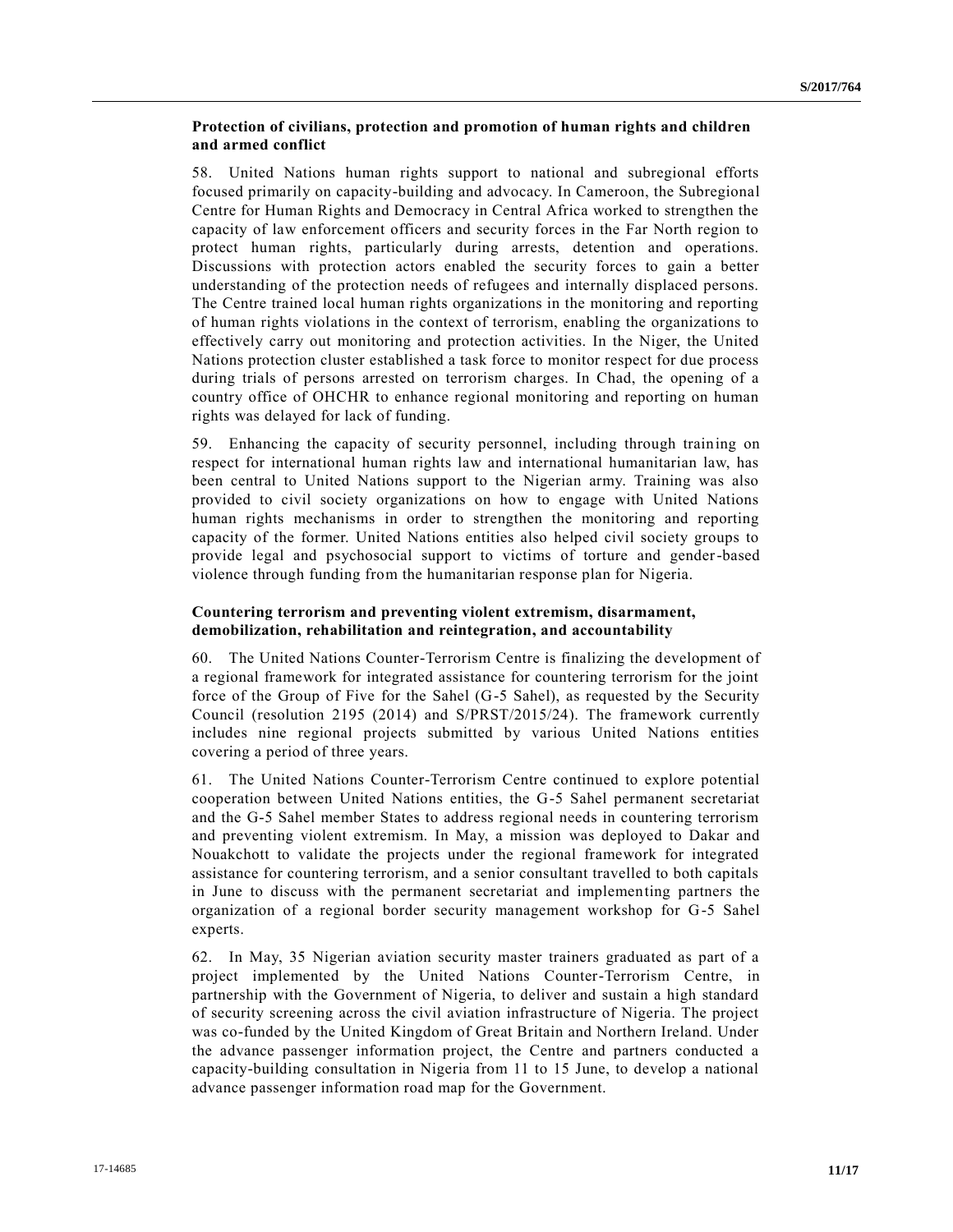63. Pursuant to the statement by the President of the Security Council dated 29 May 2015 [\(S/PRST/2015/11\)](https://undocs.org/S/PRST/2015/11), the Counter-Terrorism Implementation Task Force Office developed a capacity-building implementation plan to stem the flow of foreign terrorist fighters. Thirteen Task Force entities contributed 50 mutually reinforcing project proposals to address the foreign terrorist fighter issue. Among them are projects, which remain unfunded, to support Member States in the Lake Chad Basin region in their efforts to enhance rule-of-law-based criminal justice responses to terrorists, border security management and the prevention of the acquisition of arms.

64. In line with Security Council resolution [2178 \(2014\),](https://undocs.org/S/RES/2178(2014)) the Counter-Terrorism Committee Executive Directorate and the United Nations Office on Drugs and Crime (UNODC) have developed a regional initiative for the affected countries with the aim of, inter alia, supporting the development of national prosecution strategies to triage persons associated with Boko Haram, to develop strategies for the rehabilitation and reintegration of persons associated with Boko Haram and to raise awareness of the unique challenges in dealing with children formerly associated with Boko Haram.

65. The Counter-Terrorism Committee Executive Directorate and UNODC co-facilitated a national workshop on prosecution strategies for terrorism-related cases and the need for effective inter-agency collaboration in Abuja from 20 to 22 June. The development of a dedicated prosecution strategy with the aim of prioritizing the treatment of terrorism cases related to persons captured from Boko Haram or persons who have surrendered to Nigerian authorities represents an essential step towards the development of a comprehensive prosecution, rehabilitation and reintegration strategy.

66. In May and June, UNODC trained 50 criminal justice and law enforcement officials of Cameroon and Chad, including from Boko Haram-affected areas, on judicial and police cooperation in terrorism cases, especially in mutual legal assistance and extradition. Between January and May, UNODC provided legislative advisory services to help Cameroon to align its counter-terrorism legislation with relevant international legal instruments. A draft amended law is being considered by the Government.

67. In May and June, UNODC also trained 60 criminal justice and law enforcement officers from the Niger, focusing on crime scene management, evidence collection, special investigative techniques, home search, vehicle checks and the analysis and use of intelligence information in terrorism cases. In addition, UNODC funded missions to the Diffa region of the Niger for prosecutors, investigative judges and specialized counter-terrorism investigators to advance investigations related to terrorism charges.

#### **Early recovery and development**

68. In Nigeria, returnees were surveyed to obtain their views on the planned closure of official internally displaced person camps in Adamawa and Borno States. The surveys found that the majority of internally displaced persons in official camps will agree to return to their place of habitual residence only if security, housing, livelihood opportunities and humanitarian assistance are improved. A large number of respondents indicated that, if such factors were not met, they did not wish to return and that, in that case, other durable solutions had to be considered. Findings from the survey, together with the prevailing insecurity, persuaded the Government to delay camp closures in the two States and to explore alternative solutions.

69. Early recovery clusters or sector working groups, as applicable, were active as part of humanitarian coordination activities in the affected countries. UNDP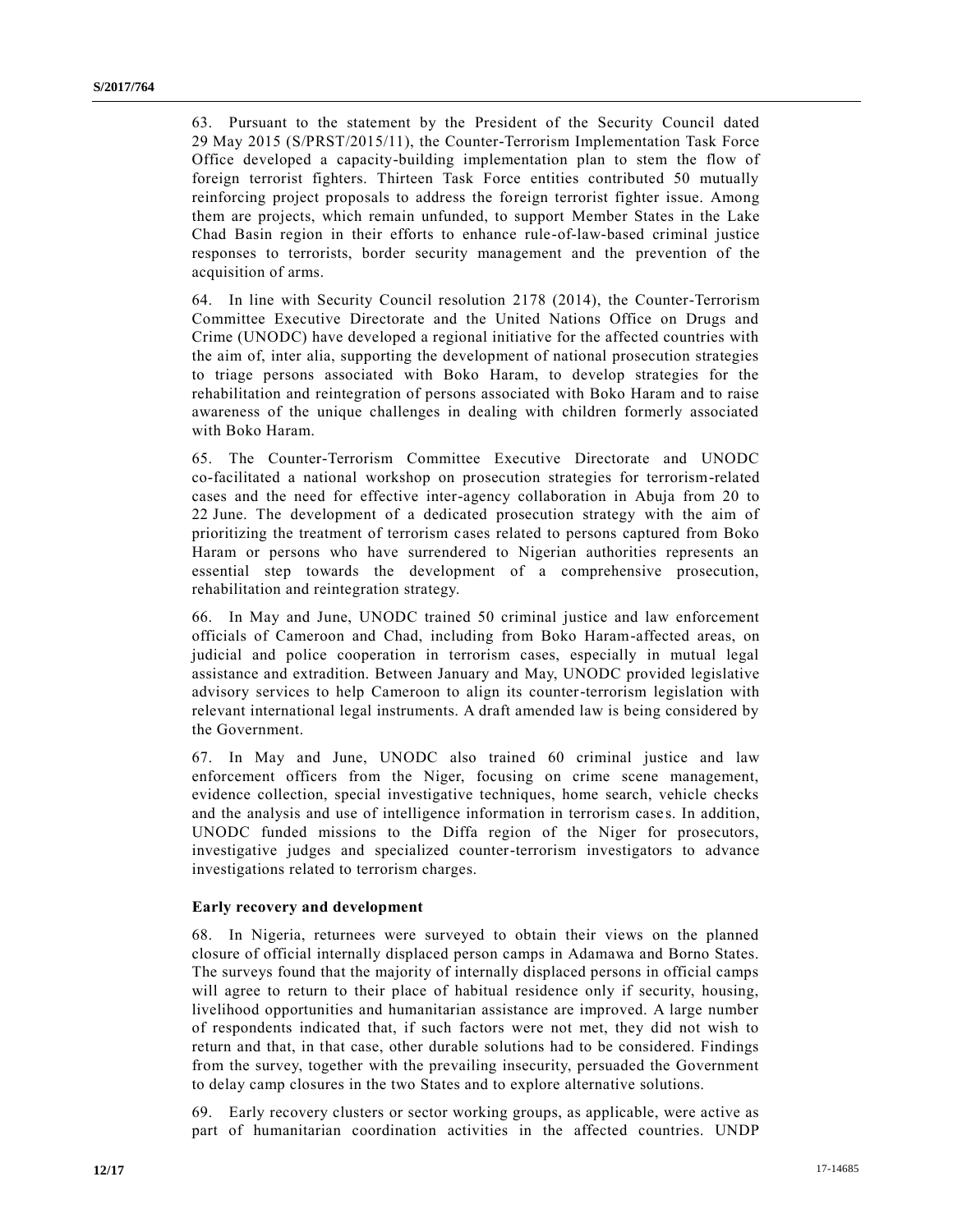provided overall coordination and support. The objective was to bridge humanitarian and development initiatives, build community resilience, prevent further conflicts, prepare for the return of internally displaced persons and refugees and address triggers — as well as, in some instances, underlying root causes — of the crisis.

70. In Nigeria, from January to May, members of the early recovery sector supported the provision of livelihood assistance, including cash-for-work, job creation and the revival of small businesses. They also restored access to basic social services for  $617,000$  persons, including 82,267 internally displaced persons, 54,844 returnees and 479,889 host community members. A total of 118,437 beneficiaries were directly supported by projects run by United Nations agencies.

71. In Borno State, Nigeria, UNDP, in partnership with the World Health Organization and others, is piloting an innovative community stabilization approach to quickly deliver an integrated package of early recovery support community by community. The programme benefits returning internally displaced persons and host communities. It also provides incentives for internally displaced persons to return and for young people to find viable occupations. The approach is currently being rolled out and will be expanded to cover additional locations, with funding from the European Commission. Plans are being pursued to adapt this approach as a regional strategy covering relevant regions in the four affected countries.

72. In Cameroon, early recovery projects contributed to the efforts of the Government to prevent and counter violent extremism by providing livelihood restoration, community infrastructure rehabilitation, support to local governance bodies and social cohesion and dialogue initiatives. Through the United Nations trust fund for human security, UNDP assists the Government in designing interventions to prevent violent extremism, including through surveys, capacitydevelopment with Qur'anic school teachers and students, and peace messaging for greater social cohesion. A cross-border project with Chad on peacebuilding and the prevention of violent extremism is currently being developed.

73. In the Diffa region of the Niger, UNDP, together with national partners and other United Nations entities, supported initiatives contributing to the reintegration of former Boko Haram combatants and community resilience through (a) supporting diversified livelihood activities, especially for women-headed households and young people; (b) increasing the access of vulnerable communities, particularly women and girls, to basic socioeconomic services; and (c) strengthening regional and community peace and security early warning mechanisms, as well as supporting inter- and intracommunity social cohesion and dialogue for peaceful coexistence, with a particular focus on women and young people.

74. In Chad, the UNDP programme on early recovery response covered deradicalization and the prevention of violent extremism, start-up grants and business support for 975 young people in the Lac region, and the setting up of a legal and institutional framework on border management and capacity-building for security personnel with a view to facilitating informal cross-border trade in the Lac region.

#### **United Nations support to the Multinational Joint Task Force**

75. The United Nations Office to the African Union continued to provide technical support and strategic advice to the African Union Commission and the Lake Chad Basin Commission on the management of the Multinational Joint Task Force. The African Union Commission deployed two Human Rights Officers as part of the civilian component of the Task Force headquarters in N'Djamena. Recruitment to other posts, such as Civilian Coordinator, Civilian Affairs Officer, Child Protection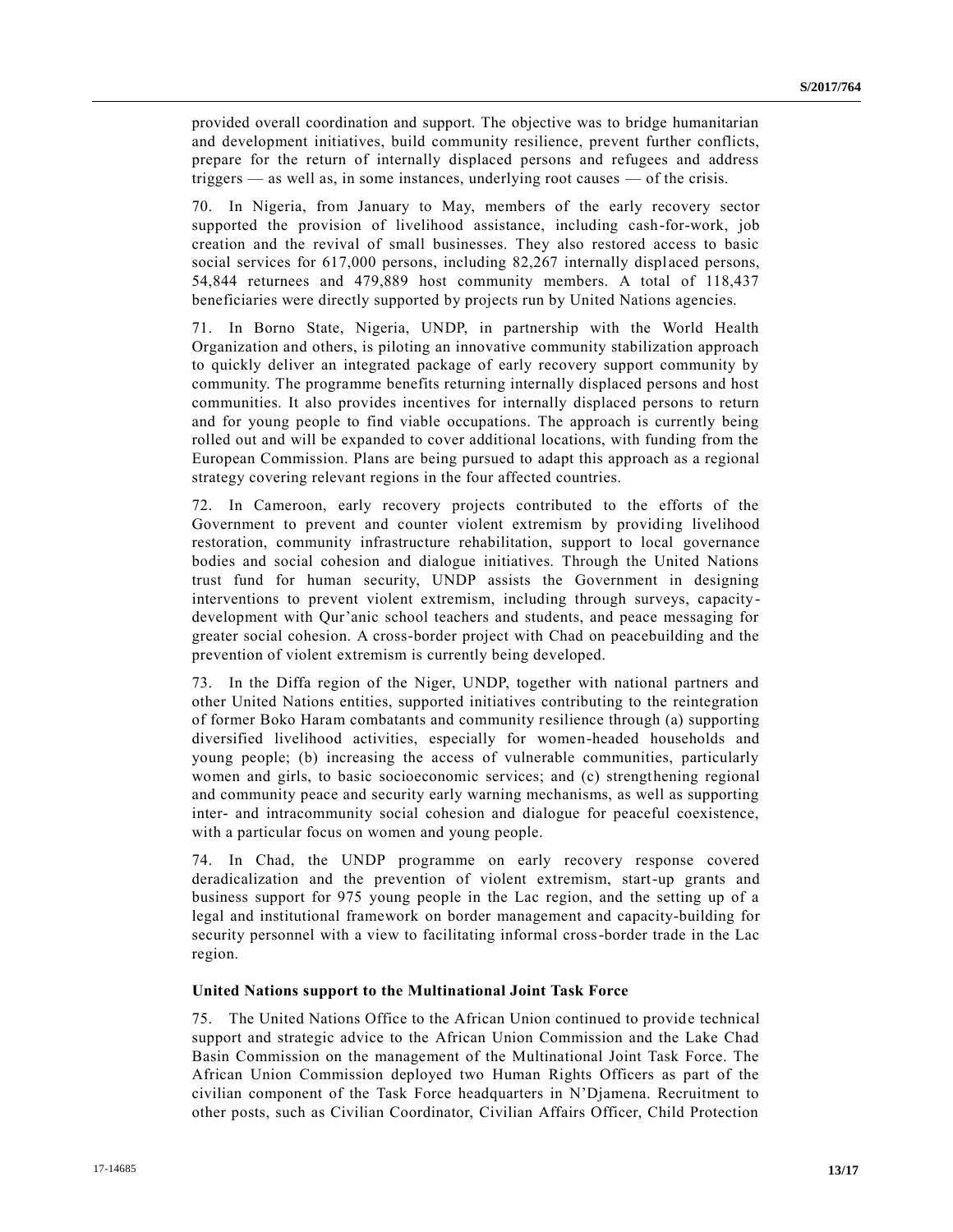and Protection of Civilians component staff, Logistics Officer and Interpreter, was being finalized at the time of writing.

76. During the Multinational Joint Task Force donors' conference held in February 2016 in Addis Ababa, the European Union pledged  $€50$  million (approximately \$58.19 million) through the African Union Peace Facility. The United Kingdom had pledged £5 million (approximately \$6.52 million) through the Peace Facility before the conference. In utilizing the United Kingdom fund, 34 vehicles, 30 rough -terrain motorcycles, 15 electrical generators and assorted communications equipment were procured, delivered to the Task Force and put to use. The balance of the fund was committed and the procurement process for more items and services is ongoing. With regard to the European Union fund, a procurement process is under way for services and goods.

77. Early in 2017, Turkey pledged to support the operations of the Multinational Joint Task Force through the African Union Commission by donating priority equipment, including explosive ordnance devices, night vision goggles and amphibious assets and equipment. China pledged to donate field and information and communications technology equipment and furniture to the Task Force. The African Union Commission is following up on the pledges.

78. United Nations entities are working towards the creation of a human rights due diligence policy framework that would promote the establishment of measures and mechanisms, in line with Security Council resolution [2349 \(2017\),](https://undocs.org/S/RES/2349(2017)) to prevent and address violations of international human rights and humanitarian law that could be committed in the context of the military operations of the Multinational Joint Task Force.

#### **Gender and women's rights**

79. United Nations agencies provided critical support to the 82 Chibok girls released by Boko Haram. This included safeguarding their health care, ensuring psychosocial support and beginning the process of rehabilitation.

80. From 19 to 21 July, UNODC and OHCHR organized a subregional workshop in Yaoundé on the gender dimensions of the criminal justice response to terrorism for the Lake Chad Basin countries. Its purpose was to support the countries in enhancing the integration of a gender perspective into their criminal justice responses to terrorism. From 9 to 11 May, OHCHR in Nigeria organized a nationallevel workshop on the same topic.

## **IV. Observations and recommendations**

81. I am encouraged by the progress made thus far in the fight against Boko Haram and commend the Governments of the affected countries for their efforts in this regard, including through their participation in the Multinational Joint Task Force. However, the lack of a regional plan to address the root causes of the crisis is impeding progress towards finding a sustainable solution. In this connection, I welcome the plans of the Lake Chad Basin Commission and the African Union to hold a first regional conference on stabilization in N'Djamena, in October, which should eventually lead to the development of a regional strategy that addresses the root causes of the emergence and sustenance of Boko Haram. I reiterate the commitment of the United Nations to working with regional countries on bringing about an end to the ongoing violence, promoting human development and alleviating the suffering of civilians.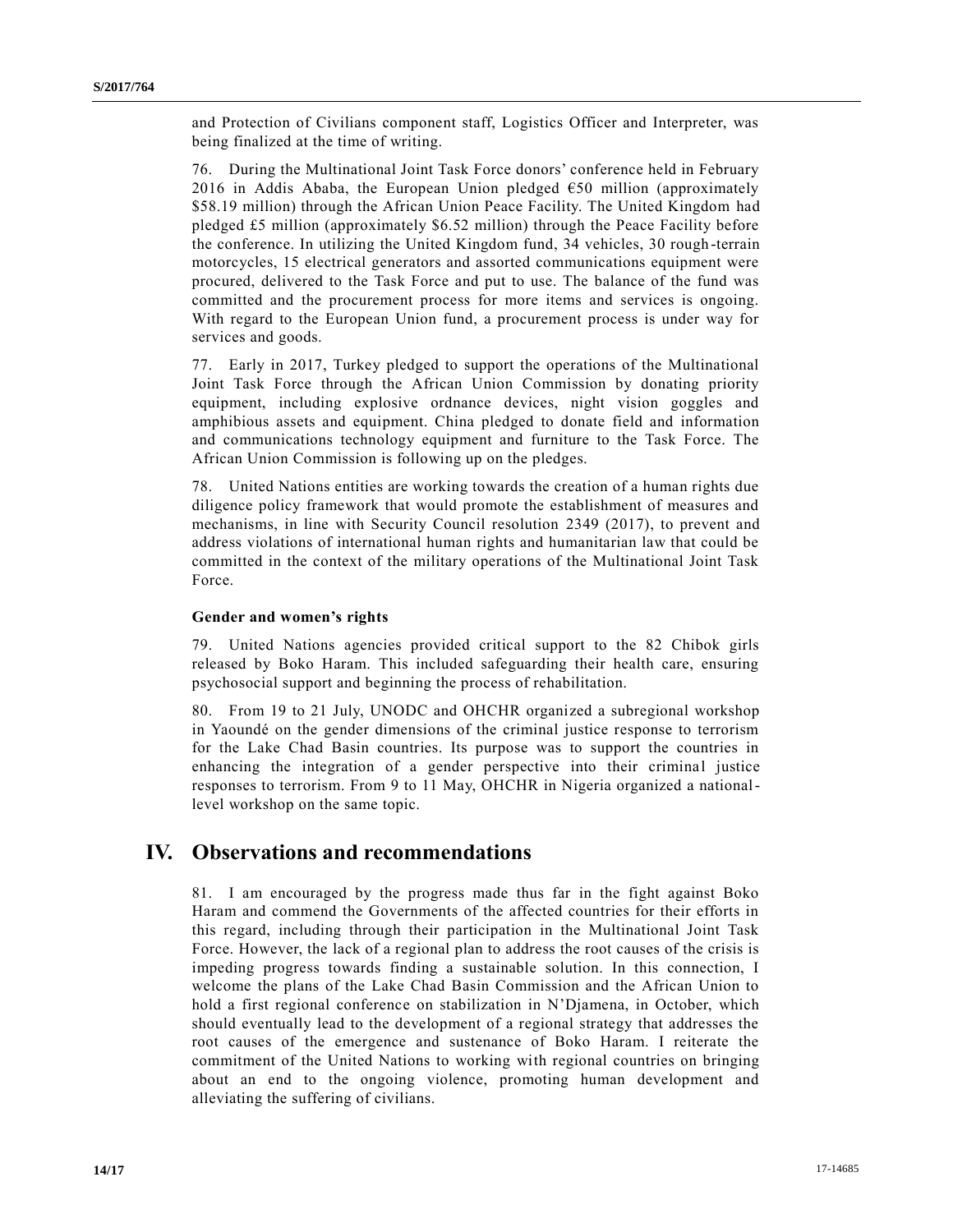82. I welcome the significant scale-up of the humanitarian response over the past year. I also note that humanitarian needs have increased during the same period, requiring additional funding. The Lake Chad Basin will continue to require sustained investment in humanitarian action for some time, alongside investment in development. I urge all partners to redouble their efforts to provide life-saving assistance to the affected populations, as this also forms the basis for early and longer-term recovery. I welcome the steps taken by the Governments in the region to respond to the humanitarian needs in coordination with the humanitarian community, and urge them to sustain this effort, including by facilitating access to people in need and by fast-tracking bureaucratic and administrative procedures for the United Nations agencies and non-governmental organizations providing assistance.

83. I call on the affected Governments in the region, and their partners, to ensure the full implementation of the Abuja Action Statement of 2016, which aims to enhance protection and respond to the most urgent needs of refugees, internally displaced persons and other affected populations. Given the continuing insecurity and lack of basic services in many areas affected by Boko Haram, involuntary and unsafe returns of refugees and internally displaced persons must be avoided. I urge the Governments of the region to ensure that returns are voluntary, safe, well informed and dignified. United Nations entities stand ready to support them in this regard. I call for the full implementation of the tripartite agreement between Cameroon, Nigeria and UNHCR and welcome the convening of the first meeting of the tripartite commission on 10 August.

84. While resilience-building must be integrated into the emergency responses, further action from development actors is required. Government-led development efforts are critical to tackle the root causes of the crisis. National and local efforts must continue to be augmented by international support, and I welcome the generous pledges and contributions already made to that end by donors. However, a significant increase in humanitarian and development funding, preferably for joint action along this nexus, is urgently required, along with the rapid disbursement of pledges.

85. I strongly condemn the continuing abuses of human rights by Boko Haram, including the killings, forceful use of children as suicide bombers, and sexual and gender-based violence against women and children, among other forms of violence against civilians. I urge the respective authorities to hold accountable and bring to justice those responsible for these heinous acts.

86. I remain concerned about allegations of human rights violations committed in the name of countering terrorism. All counter-terrorism activities must comply with international law, in particular human rights law, refugee law and international humanitarian law. I urge the Governments of the affected countries to take measures to prevent arbitrary arrest and detention in contravention of international obligations. Further, I urge them to swiftly investigate all allegations of human rights violations. The use of military or special courts to try civilians must be exceptional and limited to serious cases in which civilian courts are unable to undertake trials. It is essential that the Governments strive to increase access to justice, ensure accountability for all abuses and violations of human rights, and maintain their commitment to combating impunity. This should include strengthening internal mechanisms for the security forces, publishing the outcome of internal investigations and providing adequate and effective redress for victims. I also call on the Governments to take immediate steps to strengthen and expand measures to protect civilians, including in the context of counter-insurgency operations, and cease the use of vigilante groups.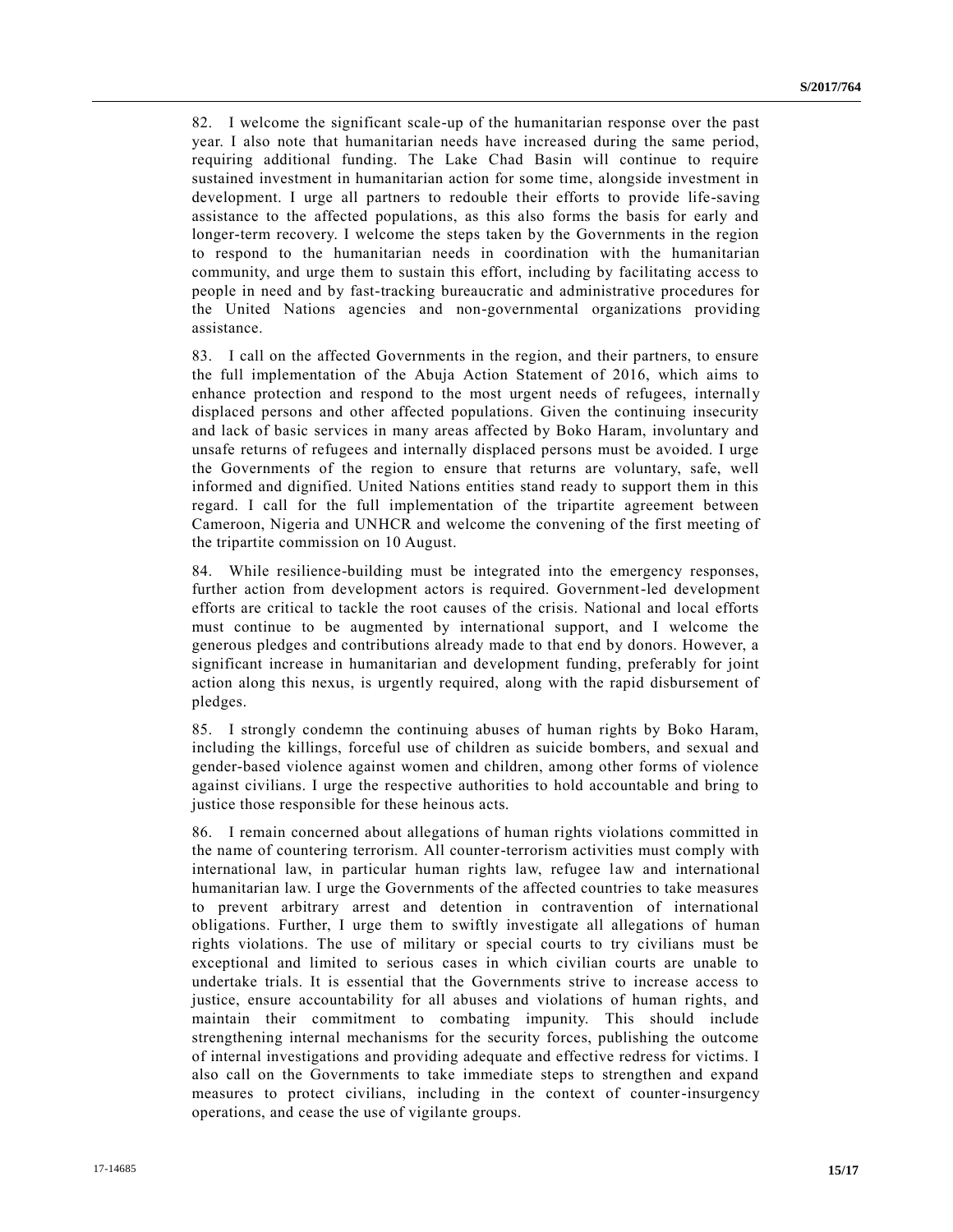87. The United Nations is committed to supporting the strengthening of international human rights monitoring mechanisms in collaboration with national human rights institutions, including by enhancing the capacity of the countries of the region. However, the lack of funding has limited the ability of the United Nations to undertake these tasks. I therefore encourage the international community to generously contribute funds to enable the United Nations to support national and subregional efforts to establish national and regional mechanisms for systematic monitoring and reporting of the human rights situation in the Lake Chad Basin.

88. I call on the Government of Nigeria to join the Lake Chad Basin countries and other Member States in endorsing the Paris Commitments to protect children from unlawful recruitment or use by armed forces or armed groups and the Paris Principles and Guidelines on Children Associated with Armed Forces or Armed Groups. I urge the Civilian Joint Task Force in Nigeria to adopt and implement an action plan to end the recruitment and use of children. I call on the Government of the Niger to define a national programme for the care and protection of children associated with armed groups. I call on the Government of Cameroon to adopt a handover protocol or instrument stipulating the release of children detained in the context of counter-insurgency military operations against Boko Haram in Cameroon and their referral to civilian actors for reintegration support.

89. The need to develop a strategy to engage women in the prevention of violent extremism is made more urgent by the complexity of the categories into which women involved with Boko Haram fall. A regional strategy should be developed to engage women's civil society organizations and facilitate their interaction with regional bodies such as the Multinational Joint Task Force and the Lake Chad Basin Commission, for example through the establishment of a women's situation room for the whole region and the deployment of gender advisory expertise to the Task Force.

90. In line with Security Council resolutions [1373 \(2001\)](https://undocs.org/S/RES/1373(2001)) and [2178 \(2014\),](https://undocs.org/S/RES/2178(2014)) the United Nations will continue to support national efforts to bring to justice any person who participates in the financing, planning or preparation of terrorist acts or in supporting terrorist acts. The support will include the development and implementation of a regional and coordinated strategy, pursuant to Council resolution [2349 \(2017\).](https://undocs.org/S/RES/2349(2017)) This would encompass assistance to develop approaches to address the full range of persons who have been associated with or otherwise affected by Boko Haram and other terrorist groups, including victims as well as potential perpetrators, and to develop and implement gender-sensitive and human rights-compliant programmes for their rehabilitation. This also encompasses support for programmes for disarmament, demobilization and reintegration, where appropriate, as well as improving the capacity of authorities, including law enforcement, to prevent and investigate terrorist acts, while also respecting human rights.

91. The United Nations will continue to support the strengthening and promotion of cooperation between investigators and prosecutors, and between them and the military, where appropriate, to improve domestic investigative capacities and border control measures, to enable successful prosecutions. The purpose is also to promote international cooperation among intelligence agencies, law enforcement officials, prosecutors and other relevant actors, and to strengthen measures to counter the sources of financing of terrorism, including those of Boko Haram.

92. I encourage the African Union Commission to expedite the recruitment of civilian personnel for the remaining vacant posts in the Multinational Joint Task Force and to disburse the funds provided by key partners. I also call on donors to fulfil the pledges made at the African Union donors' conference held in February